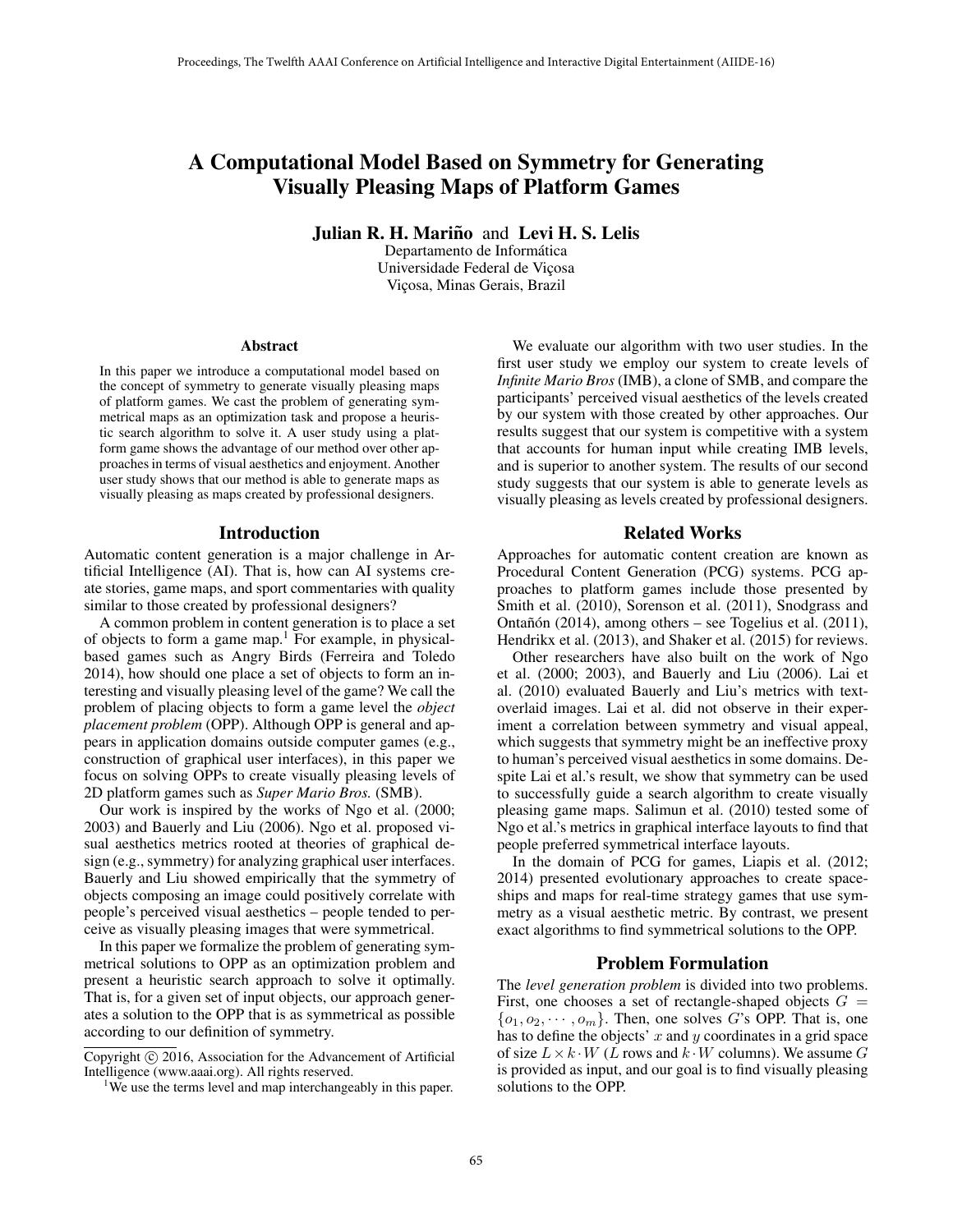

Figure 1: An example of a symmetrical placement of objects

Some objects composing a level can be placed on "top of each other" by occupying the same cells in the grid. For example, in SMB multiple mountains may occupy the same cell, while blocks must not. We assume that there is enough space in the grid to place all  $m$  objects.

We transform the problem of generating a level of size  $L \times k \cdot W$  into the problem of generating k smaller levels of size  $L \times W$ . Then, the k smaller levels are concatenated into a level of size  $L \times k \cdot W$  with a method similar to the one introduced by Reis et al. (2015) (described below).

# Symmetry as Objective Function

In this section we describe the objective function we optimize while placing objects in a grid of size  $L \times W$ . The grid is divided into four regions of equal dimensions by a vertical and a horizontal line, as illustrated by the dashed lines in Figure 1. The regions are named Upper Left (UL), Upper Right (UR), Lower Left (LL), and Lower Right (LR), as shown in Figure 1. Figure 1 also shows the placement of four objects (gray rectangles), one in each of the regions. Intuitively, the object placement shown in Figure 1 results in a perfectly symmetrical image: there are identical objects on both sides of the vertical dashed line, as well as on both sides of the horizontal dashed line. We define next an objective function that captures this intuitive notion of symmetry.

We define as  $G_{UL}$ ,  $G_{UR}$ ,  $G_{LL}$ , and  $G_{LR}$  the set of objects in regions UL, UR, LL, and LR, respectively. Note that an object o can be placed simultaneously in more than one region. For example, half of a rectangle  $o$  could fall in  $LL$ and the other half in  $LR$ . If this happens, we replace  $o$  by two objects  $o_1$  and  $o_2$ , where  $o_1$  is in LL and  $o_2$  in LR.

We define a symmetry value of a level in terms of  $\sum_{o \in G_{LL}} dx(o)$ . Here,  $dx(o)$  is the distance between the functions  $X(\cdot)$ ,  $Y(\cdot)$ , and  $A(\cdot)$ , where,  $X(G_{LL})$ center of the rectangle-shaped object  $o$  and the vertical line.  $Y(G_{LL})$  is the sum the values of  $dy(o)$  (the distance between the center of o and the horizontal line), and  $A(G_{LL})$  is the sum of the values of  $a(o)$  (the area of o), for all  $o \in G_{LL}$ .

#### The Vertical Symmetry Function  $(S_v)$

One formulation of symmetry we use is defined in terms of  $X_v(G)$ ,  $Y_v(G)$ , and  $A_v(G)$ , where,

$$
X_v(G) = |X(G_{UL}) - X(G_{UR})| + |X(G_{LL}) - X(G_{LR})|.
$$

 $Y_v(G)$  and  $A_v(G)$  are defined analogously, but using functions  $Y(\cdot)$  and  $A(\cdot)$  instead of  $X(\cdot)$ , respectively. We define  $S_v(G) = X_v(G) + Y_v(G) + A_v(G)$ .  $S_v(G)$  accounts for the symmetries across the vertical line, i.e., the differences in terms of  $dx$ ,  $dy$ , and  $a$ -values between regions UL and UR, and between regions LL and LR.

# The All Symmetries Function  $(S_a)$

Another objective function we consider is defined in terms of  $X_a(G)$ ,  $Y_a(G)$ , and  $A_a(G)$ , where,

$$
X_a(G) = |X(G_{UL}) - X(G_{UR})| + |X(G_{LL}) - X(G_{LR})|
$$
  
+ |X(G\_{UL}) - X(G\_{LL})| + |X(G\_{UR}) - X(G\_{LR})|   
+ |X(G\_{UL}) - X(G\_{LR})| + |X(G\_{UR}) - X(G\_{LL})|.

 $Y_a(G)$  and  $A_a(G)$  are defined analogously, but using functions  $Y(\cdot)$  and  $A(\cdot)$  instead of  $X(\cdot)$ , respectively. We define  $S_a(G) = X_a(G) + Y_a(G) + A_a(G)$ . In addition to the symmetries accounted by  $S_v$ ,  $S_a$  accounts for horizontal (between UL and LL, and UR and LR) and radial symmetries (between UL and LR, and UR and LL).

Images that are intuitively symmetrical, such as the one shown in Figure 1, have the desired property of having their values of  $S_v$  and  $S_a$  equal to zero. In this paper we test the hypothesis that by minimizing the values of  $S_v$  and  $S_a$  one is able to generate visually pleasing solutions to OPP in the context of map generation for 2D platform games.

## The Symmetry Problem

In the *symmetry problem* one receives as input a set of objects  $G$  and integers  $L$  and  $W$  defining the grid's size. We assume that the height and width of the objects in G are no larger than  $L$  and  $W$ , respectively. The task is to place on the grid the objects in  $G$  while minimizing  $S(G)$ , where S could be either  $S_v$  or  $S_a$ . In IMB, the application domain we test the algorithms we introduce in this paper, we assume that the grid has the bottom row occupied by the game's "ground", which is not accounted for in the symmetry formulas.

We define the symmetry problem as a state-space search problem and present a brute-force search algorithm to solve it. Then, we introduce a branch-and-bound (B&B) search procedure that is able to prune unpromising nodes in the search tree while still finding optimal solutions.

#### Brute-Force Search (BFS)

Each level of the search tree of the symmetry problem defines the assignment of the  $x$  and  $y$  coordinates of one of the objects in  $G$ . The root of the tree is an empty partial solution to the problem, i.e., no objects have their coordinate values assigned yet. Each child of the root accounts for one possible position on the grid for a given object in  $G$ . Each leaf node of this search tree represents a solution to the symmetry problem. We are interested in finding an optimal solution.

We consider a set of domain-specific constraints while placing the objects on the grid. The constraints reduce the search tree branching factor by reducing the number of different positions one can place the objects. For IMB, some objects such as pipes, cannons, and mountains cannot be aloft (i.e., the object has to be placed on the ground or on top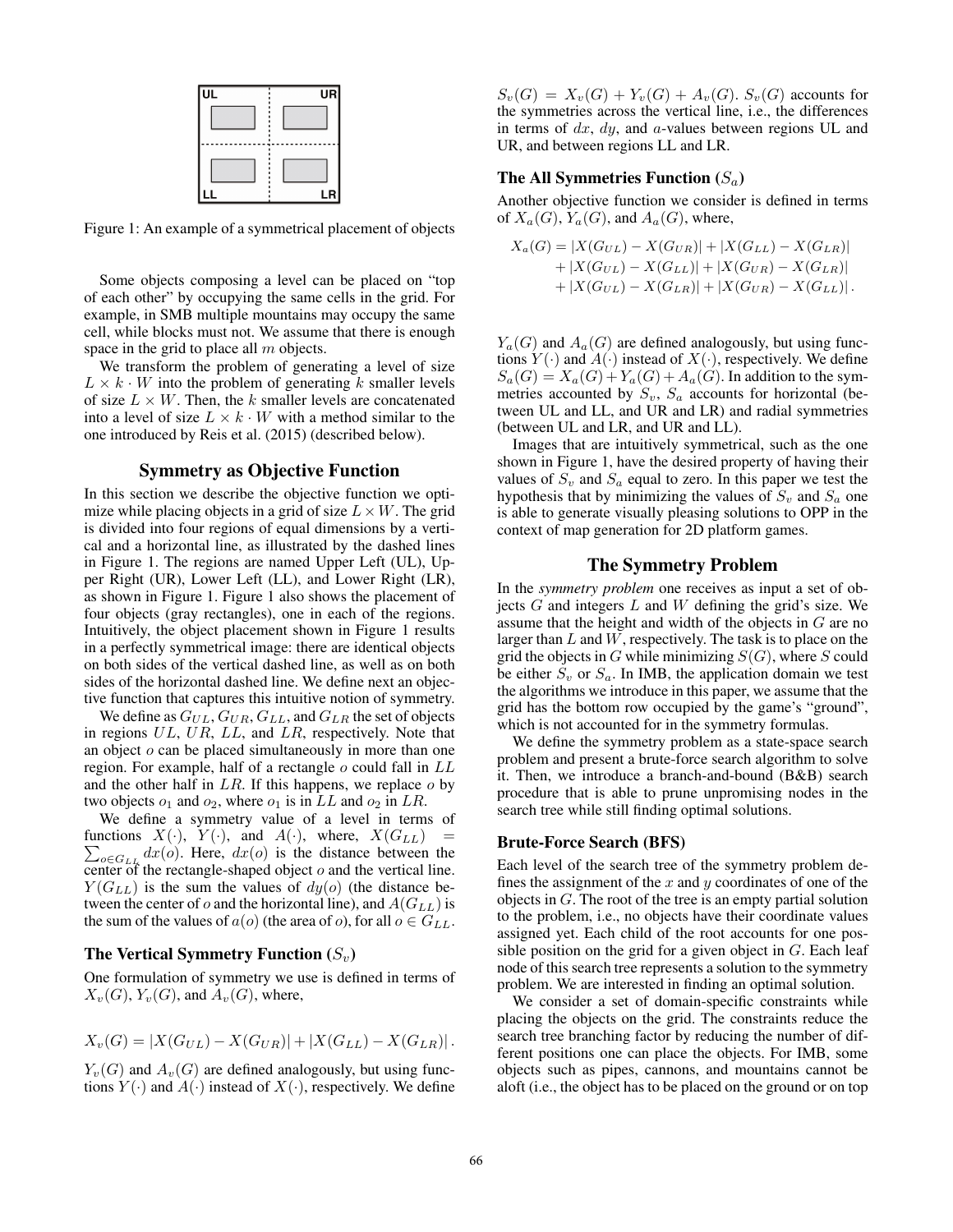of another object). Also, every aloft object can be at most at a distance of four grid cells from another object or the level's ground to ensure that the player can interact with all objects placed on the level.

The brute-force search (BFS) algorithm traverses the search tree in a depth-first manner and returns a solution with lowest symmetry value.

## Branch and Bound (B&B) Search

Our B&B algorithm performs a depth-first search in the search tree described above and uses a *heuristic function*  $H(n)$  to decided whether node n can be pruned.  $H(n)$  provides an estimate of the symmetry value of a complete solution obtained from partial solution n. H is called *admissible* if it never overestimates the lowest symmetry value encountered amongst all leaf nodes in the subtree rooted at node  $n$ , for all  $n$ . Let  $B$  be the symmetry value of the best incumbent solution encountered by B&B. If  $H$  is admissible and  $H(n) \geq B$ , then node *n* can be safely pruned as solutions reachable from  $n$  are no better than  $B$ . B&B returns an optimal solution if employing an admissible heuristic.

#### Heuristic Function

In this section we describe a heuristic function  $H(n)$  for the objective function  $S_a$ . For node n, we denote as  $P_n \subseteq G$ the set of objects already placed on the grid (objects that had their  $x$  and  $y$  coordinates assigned by the search procedure). The set of objects yet to be placed is defined as  $M_n = G P_n$ . A lower bound on the symmetry value of n is computed as follows.

$$
H(n) = S_a(P_n) - 3 \times \left( |M_n| \times \left( \frac{W}{2} + \frac{L}{2} \right) + \sum_{o \in M_n} a(o) \right),
$$

where  $a(o)$  is the area of the rectangle-shaped object o,  $\frac{W}{2}$ is an upper bound on the largest possible distance from the center of an object to the vertical line, and  $\frac{L}{2}$  is an upper bound on the largest possible distance from the center of an object to the horizontal line. The term  $S_a(P_n)$  is the symmetry value of the objects already placed on the grid.  $H(n)$ considers that the remaining objects  $M_n$  can be placed in a way that they decrease the symmetry value of the partial solution *n* by at most the negative term of  $H(n)$ .

Note that H could be negative, and since  $S_a(G) \geq 0$ ,  $H(n)$  is trivially set to zero if it becomes negative.

The following theorem states that  $H$  is admissible.

Theorem 1. *Let a symmetry problem be defined by a grid of size*  $L \times W$  *and a set of rectangle-shaped objects G, where the height and the width of all*  $o \in G$  *are at most* W *and* L*, respectively. Also, let* n *be a partial solution to the symmetry problem where the set of objects*  $P_n$ *, with*  $P_n \subseteq G$ *, are already placed on the grid. There is no placement of*  $M_n = G - P_n$  that yields  $S_a(G) < H(n)$ .

*Proof.* Our proof works by showing that when placing one object on the grid one is able to reduce the partial symmetry value  $S_a(G)$  by at most  $3 \times (\frac{W}{2} + \frac{L}{2} + a(o)).$ 

A rectangle-shaped object can be placed completely inside one of the four regions  $(UL, UR, LL$  or  $LR$ ), partially in two regions, or partially in all four regions. If  $\sigma$  is placed partially in more than one region, then we treat  $o$  as though it was replaced by multiple objects, one for each region it was placed on. For example, if  $o$  is placed partially in two regions, then we replace  $o$  by objects  $o_1$  and  $o_2$  with  $a(o) = a(o_1) + a(o_2)$ . The area  $a(o)$  of an object o entirely placed in one of the four regions is accounted for in three terms of  $A_a$ . Thus, when o is placed on the grid,  $a(o)$ can reduce  $A_a$  by at most  $3 \times a(o)$ . This is true even if o is placed in two or four regions, since  $o$  is replaced by objects with total area of  $a(o)$ .

Since the grid is W wide, each region is  $\frac{W}{2}$  wide. Any object o fully placed in one of the regions reduces  $S_a$  by at most  $3 \times \frac{W}{2}$  in terms of  $X_a$  as the center of o cannot be placed farther than  $\frac{W}{2}$  from the vertical line and  $dx(o)$  is accounted for three times in  $X_a$ . If  $o$  is placed in two regions and  $o$  has width  $D$ , then  $o$  is replaced by two objects, one with width p and another with width q such that  $D = p + q$ . Since the center point of the objects have distance  $\frac{p}{2}$  and  $\frac{q}{2}$ From the vertical line, the two objects can reduce at most  $3 \cdot \frac{p}{2} + 3 \cdot \frac{q}{2} = 3 \cdot \frac{D}{2}$  from  $X_a$ . Since  $D \leq W$ , an object placed in two regions can decrease  $X_a$  by at most  $3 \times \frac{W}{2}$ .

If  $o$  is placed in all four regions,  $o$  is replaced by objects  $o_1 \in UL$ ,  $o_2 \in UR$ ,  $o_3 \in LL$ , and  $o_4 \in LR$ . Again let o have width  $D = p + q$ . Since o is rectangleshaped, then  $o_1$  and  $o_3$  have the same width p and  $o_2$  and  $o_4$  have the same width q. Note that  $dx(o_1)$  cancels out with  $dx(o_3)$  and  $dx(o_2)$  cancels out with  $dx(o_4)$  in  $X_a$ . Thus,  $X_a$ can be written considering the four non-cancelled terms as  $4 \cdot \frac{(|p-q|)}{2} = 2 \cdot |p-q|$ , which is maximized when  $p = \frac{W}{2}$  and  $q = 0$  yielding W. Thus,  $3 \times \frac{W}{2}$  is an upper bound on how much  $X_a$  can be reduced by placing  $o$  in all four regions.

The proof for the term  $3 \times \frac{L}{2}$  is analogous to the proof just shown for  $3 \times \frac{W}{2}$  when placing an object o.  $\Box$ 

# Object and Region Orderings

Since B&B prunes all nodes *n* for which  $H(n) \geq B$ , it will tend to prune more nodes if  $H$  provides values that are closer to perfect (i.e., larger values if  $H$  is admissible). We now describe how the order in which the objects are placed on the grid might affect the accuracy of the  $H$ -values.

The negative term of  $H(n)$  accounts for the area of the objects yet to be placed,  $M_n$ . Thus, if B&B places the objects with larger *a*-values early in search, it reduces the negative term of  $H$  thus increasing the  $H$ -value of nodes at deeper levels of the tree. Aiming at obtaining more accurate heuristic estimates, in our implementation of B&B we sort the objects in G according to their areas and place larger objects before smaller ones.

Another factor that affects how much pruning B&B is able to perform is the cost of the incumbent solution  $B$ . Intuitively, B&B is able to prune larger portions of the search tree if it quickly finds an optimal or near-optimal solution to the symmetry problem. This is because smaller  $B$ -values allow more nodes *n* to be pruned by satisfying the  $H(n) \geq B$ condition. In addition to defining an ordering of objects to improve the estimates returned by  $H$ , we define an ordering of regions to try to reduce the B&B search tree size.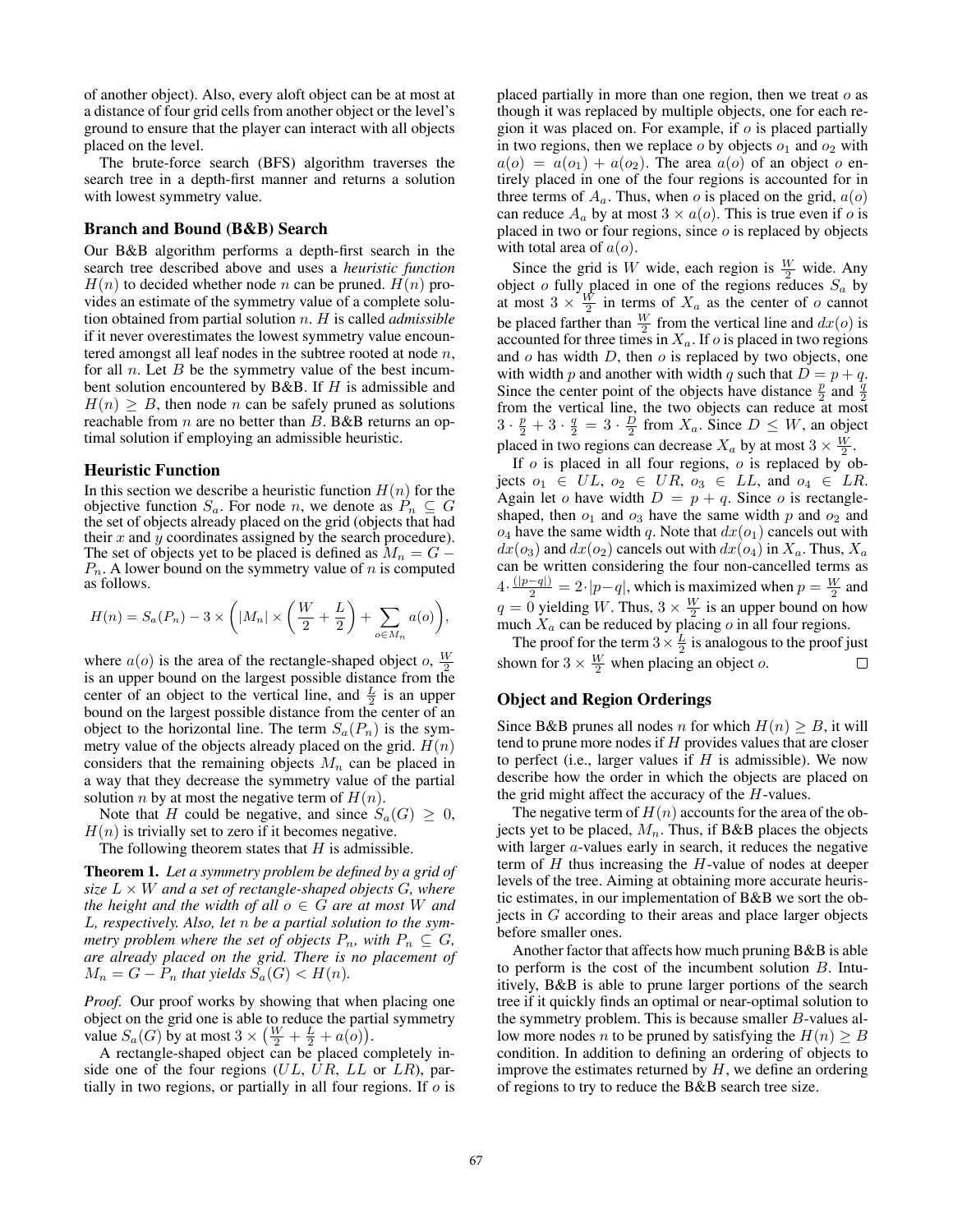Once the search procedure defines which object  $o$  is going to be placed next during search, B&B verifies which region  $R \in \{UL, UR, LL, LR\}$  has the smallest sum  $X(G_R)$  +  $Y(G_R)+A(G_R)$ . B&B tries to place o in R before any other region. The intuition is that B&B tries to keep all regions with similar  $X$ ,  $Y$ , and  $A$ -values, so that the values cancel out and B&B finds good solutions early in search.

## Node Expansion and Time Experiment

We ran experiments with BFS and B&B using  $H$  and the object and region ordering strategies described above with sets  $G$  of sizes 4, 5, 6, 7, 8 and 9. We used 20 different sets  $G$ of each size and grids of size  $15 \times 15$ . The objects used in our experiment had their areas chosen randomly from 1 grid cell to 225 grid cells. We compared B&B's and BFS's number of nodes expanded and running time. The detailed results of this experiment are omitted for space; in this section we highlight our main findings.

Our experiment showed that B&B expands on average from 2.54 ( $|G| = 9$ ) to 13.87 ( $|G| = 4$ ) times fewer nodes than BFS. In terms of running time, B&B is 5.53 times faster than BFS for  $|G| = 4$  and 1.83 times faster than BFS for  $|G| = 9$ . We observed a larger difference between B&B and BFS in terms of nodes expanded than in terms of running time because B&B's time-per-node is more expensive than BFS's due to B&B's heuristic computation. As an example of running time, for  $|G| = 5$  B&B takes 3.13 seconds on average to find an optimal solution, while BFS takes 12.14 seconds on average for sets of the same size.

The difference in running time of B&B and BFS is important because we envision our system being used to generate content in real time as the player goes through the level. This way our system could account for player's preferences in addition visual aesthetics metrics.

## Representative Small Levels

In this section we show a few representative small levels generated by our approach while minimizing  $S_n$  and  $S_n$ . In this experiment we use four different sets  $G$ . The results are shown in Figures 2 and 3, for  $S_v$  and  $S_a$ , respectively. Enemies and coins were added by following simple rules: enemies were placed randomly and coins were placed on top of some of the objects composing the level.

Often the search procedure outputs exactly the same small level for both  $S_v$  and  $S_a$  for a given set G; see the images on the left-hand side of Figures 2 and 3 for a representative case. We also observed that the search procedure tends to place more objects in the upper part of the level when minimizing  $S_a$  than when minimizing  $S_v$ ; see the images on the right-hand side of Figures 2 and 3 for a representative case. When minimizing  $S_a$  the search procedure tries to balance the objects that must be placed in the lower part of the level (e.g., mountains have to be placed on the ground) by placing objects in the upper part of the level.

# Generating Complete Game Maps

B&B can be used to generate small symmetrical game levels. Next, we explain how one can generate complete game

maps out of small levels by using an approach similar to the one introduced by Reis at al. (2015). We name the PCG system described in this section as Symmetry.

We generate a complete level of a platform game by concatenating small levels together according to a mathematical function called *tension arc*. A tension arc receives as input the position  $j$  of a small level within the complete level and returns the difficulty value of the small level occupying the j-th position. For example, for  $j = 1$  (i.e., the first small level composing the complete level) the tension arc might return a difficulty value indicating that the first small level composing the full-sized level must be an easy one.

Reis et al. use human computation to label a set of small levels according to people's perceived visual aesthetics, enjoyment, and difficulty. Then, they use a tension arc and the labels provided by humans to construct complete levels of a platform game. Instead of using human computation to select small levels with good visual aesthetics for a given value of difficulty, we use our B&B procedure to generate a set of small symmetrical levels L, and the metric of *leniency* (Smith and Whitehead 2010) to replace the humanrated difficulty values. The leniency values of levels in L are normalized to values between 1 and 7, where levels with leniency value of 1 are expected to be much more difficult than levels with leniency value of 7. We use the tension arc defined by the following ordered set:  $\{7, 6, 5, 4, 4, 3, 3, 4, 5\}$ , which states, for example, that the first small level composing the complete level has a leniency value of 7 and the last has a leniency value of 5.

## Comparison with Other Systems

We use three different IMB PCG systems in our experiment: Symmetry, Human-Computation Tension Arc-Based (HCTA) with a parabolic tension arc, as described by Reis et al. (2015), and Occupancy-Regulated Extension (ORE) generator (Mawhorter and Mateas 2010).

We chose to use HCTA and ORE in our experiment because the former was shown to outperform other approaches (Reis, Lelis, and Gal 2015) and the latter was the winner of the 2011 Mario AI Competition.<sup>2</sup>

In addition to a Turing test, the systems are evaluated according to the following criteria: enjoyment, visual aesthetics, and difficulty. Each participant was asked whether they agreed, in a 7-Likert scale, with the following sentences: "This level is enjoyable to play"; "this level has good visual aesthetics"; "this level is difficult"; "this level was developed by a machine". A score of 1 for enjoyment and visual aesthetics means that the participant strongly agrees that the level played is enjoyable and has good visual aesthetics; a score of 1 for difficulty means that the participant strongly agrees that the level is difficult; a score of 1 for the Turing criterion means that the participant strongly agrees that the level was designed by a machine.

Subjects were instructed about the controls of the game and played one practice level before playing one level generated by each system. After playing each level, the subjects

<sup>&</sup>lt;sup>2</sup>see http://www.marioai.org/LevelGeneration.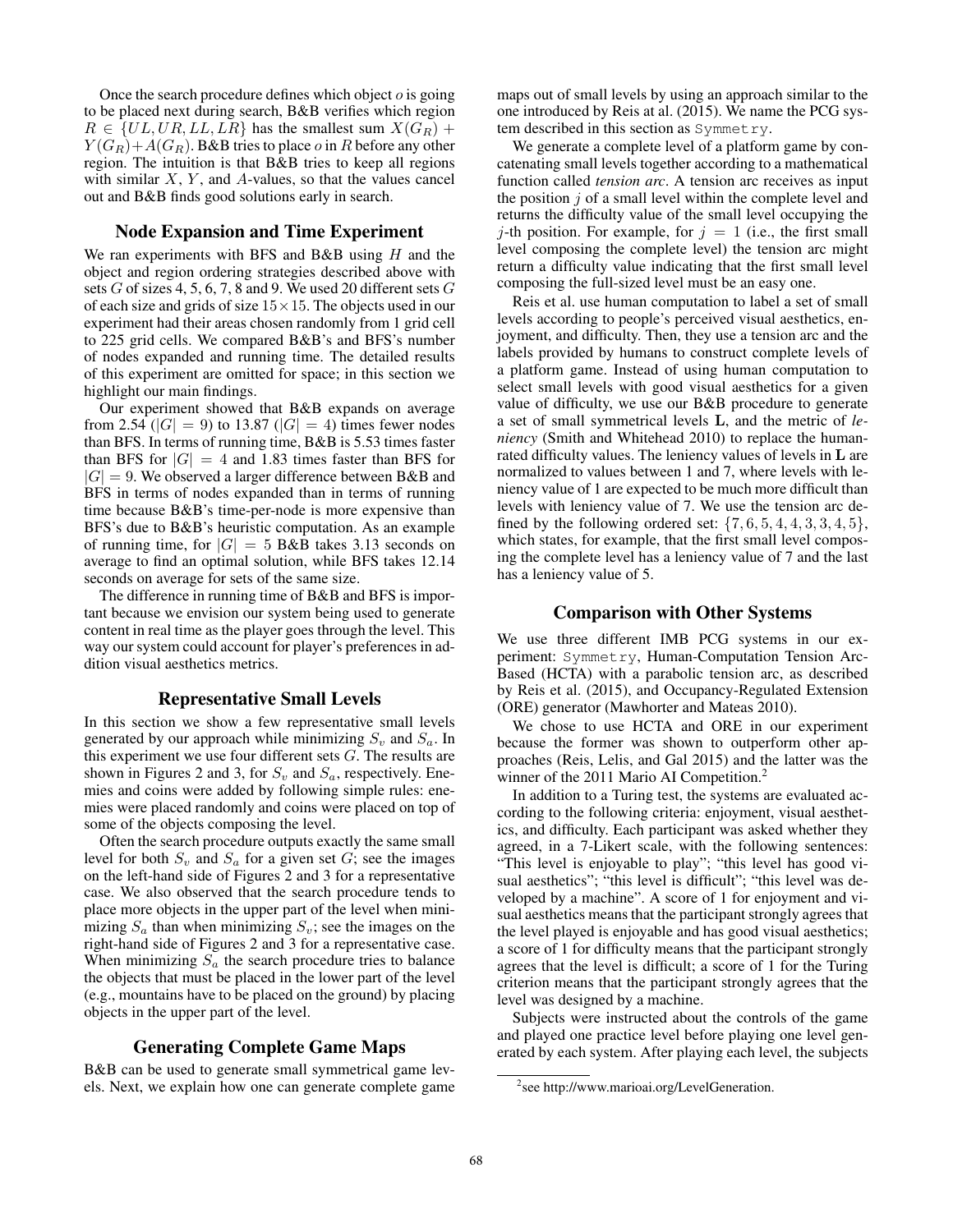

Figure 2: Representative small levels generated while minimizing  $S_v$ .



Figure 3: Representative small levels generated while minimizing  $S_a$ .

|            | <b>SYM</b>        | <b>HCTA</b>     | ORE.              |
|------------|-------------------|-----------------|-------------------|
| enjoyment  | $2.70 \pm 1.69^a$ | $2.97 + 1.68^a$ | $3.89 + 2.01^{b}$ |
| aesthetics | $2.72 + 1.69^a$   | $2.78 + 1.72^a$ | $3.36 + 1.79^b$   |
| difficulty | $3.74 + 1.85^a$   | $4.06 + 1.78^a$ | $3.29 + 2.12^a$   |
| Turing     | $3.06 + 1.83^a$   | $3.95 + 2.12^b$ | $2.31 + 1.93c$    |

Table 1: Lower values are better for enjoyment and (visual) aesthetics; larger values are better for Turing. Different letters in a given row indicate statistically significant results.

gave scores according to the criteria described above. In addition to the scores, the subjects could inform us of technical issues they might have had during the experiment. At the end of the experiment the subjects filled a questionnaire informing their age, gender, and if they had played SMB before.

Our within-subject experiment considered only the data of participants who finished playing all levels. Considering those, the experiment had 47 participants: 43 males and 4 females with an average age of 27.53 and standard deviation of 5.59. All participants had played SMB before. The experiment was carried out online: our system was made available in the Internet and our experiment advertised in different mailing lists. Participation was anonymous.

Since all participants played one level generated by each system, we used a balanced Latin square design to counteract possible ordering effects. The tested levels were generated during the experiment by the evaluated systems – we did not pre-select a set of levels to be tested. All systems generated levels of  $160 \times 15$ . The systems were manually tuned to generate levels with similar difficulty. Our experimental design follows the one suggested by Mariño et al. (2015).

The mean results and standard deviations are shown in Table 1. Different letters in a given row indicate statistical significance. Shapiro-Wilk tests showed that our data is unlikely to be normally distributed ( $p < .01$ ). Thus, we used the non-parametric Friedman test which showed significant differences in all criteria but difficulty ( $p < .01$ ).

We used Wilcoxon signed-rank tests to perform pairwise comparisons of the results. We present the effect size of the comparisons ( $r$ -values) in addition to  $p$ -values. Symmetry generates levels that are significantly more enjoyable to play than those generated by ORE ( $p < .001$ ,  $r = 0.50$ ). HCTA also generates levels that are significantly more enjoyable to play than those generated by ORE ( $p < .01$ ,  $r = 0.42$ ). There is no statistical difference between the levels generated by Symmetry and HCTA with respect to enjoyment.

Pairwise comparisons on visual aesthetics showed that Symmetry and HCTA generate levels with significantly better visual aesthetics than those generated by ORE ( $p <$ .05,  $r = 0.37$  for Symmetry and  $p < .01$ ,  $r = 0.39$ for HCTA). There is no statistical significance between Symmetry and HCTA in terms of visual aesthetics.

Pairwise comparisons on Turing showed that the levels HCTA generates trick more people into thinking they were generated by human designers than the levels generated by Symmetry  $(p < .05, r = 0.30)$  and by ORE  $(p < .0001,$  $r = 0.56$ ). Also, the levels Symmetry generates trick more people into thinking they were generated by human designers than the levels generated by ORE ( $p < .05$ ,  $r = 0.31$ ).

All pairwise comparisons reported as significant have effect sizes around the medium size mark of 0.3, indicating substantial differences among the systems. Some of the pairwise comparisons show large effect sizes (*r*-values  $> 0.50$ ).

Our results suggest that Symmetry generates levels that are as enjoyable and as visually pleasing as those generated by HCTA. HCTA is a method that uses human workers to select the set of small levels composing the IMB level. Symmetry does not use any sort of human input: it solely relies on the quality of the symmetrical levels generated by our B&B approach.

The only criterion that Symmetry and HCTA differ is Turing. This shows that although the levels generated by both systems have comparable visual appeal, the participants were able to notice that the levels generated by Symmetry were created by a computer program.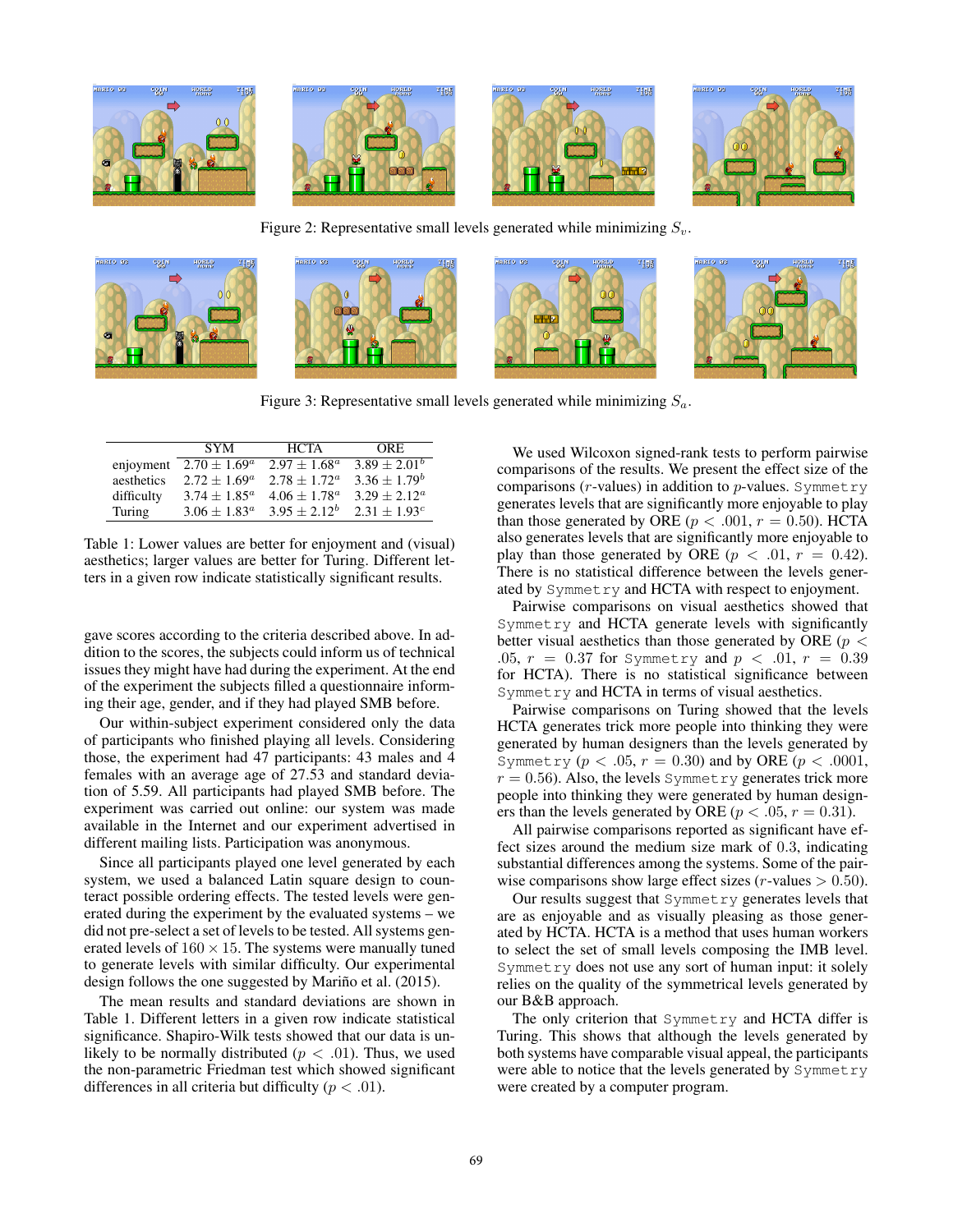

Figure 4: Representative sets of objects G used in our user study.

Finally, Symmetry was able to generate levels that are significantly and substantially more enjoyable, and more visually pleasing than those generated by ORE, a system that also does not account for human input while creating levels.

## Comparison with Human Designers

In this section we compare the visual aesthetics of levels generated by our system with those created by professional designers for fixed sets of objects G.

We reproduced in IMB 10 chunks of original SMB levels of size  $15 \times 15$ . These small levels were arbitrarily chosen from an online repository of game maps. $3$  We collected the set of objects G in each small SMB level and provided it as input to B&B. B&B then produced levels, also of size  $15 \times 15$ , with the same set of objects as the original ones.

We ran a user study in which we presented images of the original small levels side by side with those generated by our B&B procedure while minimizing  $S_a$  and  $S_v$ . In addition to the small levels created by professional designers and those generated by our system, we also displayed images of levels created by randomly placing the objects but accounting for the domain-specific constraints used with B&B.

In contrast with the IMB game, the images of the levels were presented to the participants with a blue background to ensure that the random background generated by the game would not bias the participants' perceived visual aesthetics. Figure 4 shows three representative sets of objects G.

|                                                                                                 | Jriginal | Random |
|-------------------------------------------------------------------------------------------------|----------|--------|
| $3.26 \pm 1.74^{\circ}$ $3.08 \pm 1.91^{\circ}$ $3.08 \pm 1.85^{\circ}$ $5.04 \pm 1.96^{\circ}$ |          |        |

Table 2: Lower values are better. Different letters in a given row indicate statistically significant results.

Each participant visualized all four images at once: one created by a professional designer (Original), two generated by our system  $(S_a \text{ and } S_v)$ , and one generated by the random approach (Random). The participants answered for each image if they agreed with the statement "This level has good visual aesthetics" in a 7-Likert scale. After evaluating all 4 images, the participant could choose to either quit the experiment or to evaluate another set of images. Each participant could evaluate from 1 to 10 sets G. In order to account for ordering effects, we randomized the order in which the sets G and the images were presented. Our experiment was performed online. At the end of the experiment the subjects filled a questionnaire informing their age, gender, and if they had played SMB before. Our within-subject experiment had 23 participants: 19 males and 4 females with an average age of 26.38 and standard deviation 3.81. The 23 participants evaluated 215 sets G. They all had played SMB before.

Table 2 shows the average score and standard deviation of each approach. Lower values mean that the participants agreed more strongly that the levels have good visual aesthetics. Different letters indicate that two means are significantly different. A Shapiro-Wilk test showed that our data

<sup>3</sup> http://ian-albert.com/games